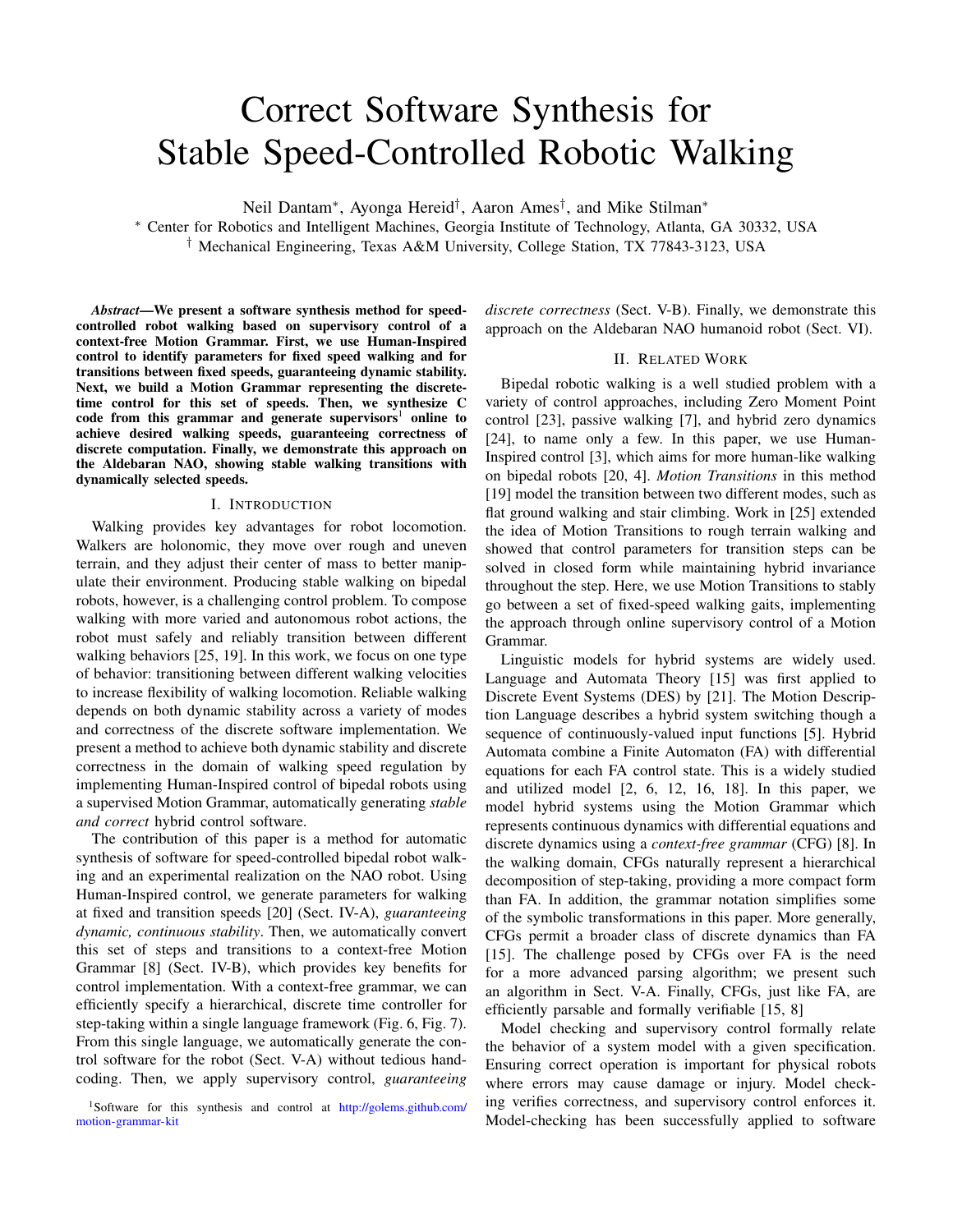verification [\[13\]](#page-7-17). For robot control, Linear Temporal Logic (LTL) is commonly used to specify behavior [\[22,](#page-7-18) [11\]](#page-7-19). LTL formula are representable as Büchi Automata, which define finite state languages over infinite length strings. We can also apply supervisory control to CFGs [\[15,](#page-7-9) [9\]](#page-7-20). In this work, we use regular expressions to design supervisors for walking. Regular expressions are a convenient notation for specifying the desired sequences of speeds, and they can be efficiently converted to FA [\[1\]](#page-7-21) implementing the supervisors.

Parser generation is an established technique with many successes. Recursive Descent, LL(1), and LALR parsers are popular for compilers [\[1\]](#page-7-21). The Earley [\[10\]](#page-7-22) and CYK [\[17,](#page-7-23) [26\]](#page-7-24) algorithms produce parsers for any CFG. Compared to these parsing methods for program translation, online parsing for robot control presents some restrictions due to time constraints and the potential for very long input strings. We address these issues by developing a specially optimized LL(1) parser generator [\(Sect. V-A\)](#page-5-0) to synthesize robot software from the grammar.

# III. BACKGROUND

## *A. Formal Language and Motion Grammar*

Formal language is a model for both discrete dynamics and computation [\[21,](#page-7-10) [15\]](#page-7-9). A formal language is a set of strings, and a string is a sequence of atomic symbols. For robots, these symbols may represent sensor readings, physical regions, or control laws. In this work, we represent language for robot operation using context-free grammars.

*Definition 1 (*CONTEXT-FREE GRAMMAR, CFG):  $G = (Z, V, P, S)$  where Z is a finite alphabet of symbols *called* terminals *or* tokens*,* V *is a finite set of symbols called* nonterminals*,* P *is a finite set of mappings from a nonterminal to a sequence of terminals and nonterminals,*  $V \mapsto (Z \cup V)^*$ , *called* productions, and  $S \in V$  *is the* start symbol.

The productions of a CFG are conventionally written in Backus-Naur form,  $A \rightarrow X_1 X_2 ... X_n$ , where A is some nonterminal and  $X_1 \ldots X_n$  is a sequence of tokens and nonterminals. This indicates that A may *expand* to all strings represented by the right-hand side of the production. For clarity, nonterminals may be represented between angle brackets  $\langle \rangle$  and terminals between square brackets [].

Context-free languages (CFL) generalize the regular languages while still maintaining useful properties for robot control. Regular languages – often represented with Finite Automata – are limited to finite state. CFLs have infinite state in the form of a pushdown stack, increasing the representative power. This pushdown stack and the grammar notation allow natural and efficient expression of hierarchies of action [\(Sect. IV-B\)](#page-4-0). CFLs provide these advantages while maintaining the verifiability and efficiency of the regular set [\[15,](#page-7-9) [8\]](#page-7-3). For these reasons, we adopt a context-free model for our system.

To represent the hybrid system dynamics, we use a contextfree *Motion Grammar* [\[8\]](#page-7-3). The Motion Grammar augments a CFG with continuous system dynamics, represented as *semantic rules* within the grammar. We define the Motion Grammar as,

*Definition 2 (*MOTION GRAMMAR): The tuple  $\mathcal{G}_M = (Z, V, P, S, \mathcal{X}, \mathcal{Z}, \mathcal{U}, \eta, K)$  where,

|                                                                                                                                                | <i><u>Set of terminals;</u></i>             |
|------------------------------------------------------------------------------------------------------------------------------------------------|---------------------------------------------|
|                                                                                                                                                | - set of nonterminals;                      |
| $P \subset V \times (Z \cup V \cup K)^*$ set of productions;                                                                                   |                                             |
| $S \in V$ —                                                                                                                                    | $\longrightarrow$ start symbol;             |
| $\mathcal{X} \subseteq \Re^m$ —                                                                                                                | - cont. state space;                        |
| $\mathcal{Z} \subset \Re^n$ —                                                                                                                  | cont. observation space;                    |
| $\mathcal{U} \subseteq \Re^p$ —                                                                                                                | $\overline{\phantom{a}}$ cont. input space; |
|                                                                                                                                                |                                             |
| $K \subset \mathcal{X} \times \mathcal{U} \times \mathcal{Z} \mapsto \mathcal{X} \times \mathcal{U} \times \mathcal{Z}$ set of semantic rules. |                                             |
|                                                                                                                                                |                                             |

<span id="page-1-1"></span>*Definition 3 (*MOTION PARSER): *The Motion Parser is a program that recognizes the language specified by the Motion Grammar and executes the corresponding semantic rules for each production. It is the control software for the robot.*

In this model, discrete control corresponds to *parsing*. The continuous output of the robot  $z$  is discretized into a stream of tokens  $\zeta$  for the parser to read. The history of tokens is represented in the parser's internal state, i.e. the stack and control state of a pushdown automaton. Based on this internal state and the next token seen, the parser decides upon a control action u to send to the robot. The token type  $\zeta$  is used to pick the correct production to expand at that particular step, and the semantic rule for that production uses the continuous value z to generate the input  $u$ . Thus, the Motion Grammar represents the language of robot states, events, and control modes [\[8\]](#page-7-3).

We represent specifications for correct operation as regular languages. In the general case, theoretical restrictions on decidablity and computational performance [\[8\]](#page-7-3) limit specifications to the regular set. To represent regular language specifications, we use *regular expressions*. Regular expressions define a language based on the operators *concatenation* ("ab"), which appends two symbols or subexpressions, *union* ("a|b"), which covers all strings defined by each subexpression, and *kleene-closure* or *free-monoid* ("a ∗ "), which permits zero or more repetitions of the subexpression. A thorough coverage of regular expressions is given in [\[15\]](#page-7-9).

Supervisory control operates on system  $G$  and specification  $S$  by restricting  $G$  to only those transitions allowed in  $S$ . The result  $G'$  is,

$$
G' = G \cap S \tag{1}
$$

The controlled system  $G'$  is thus restricted to the only correct transitions as specified by S. This is how we guarantee correctness of the system.

#### *B. Human-Inspired Bipedal Walking*

In this section, we briefly introduce the method of Human-Inspired Control which we use to produce stable walking gaits and transitions on the NAO [\[20,](#page-7-2) [4\]](#page-7-8).

Robot Model Bipedal walking is well represented as a hybrid system, exhibiting hybrid dynamics within a single step [\[4\]](#page-7-8). We model bipedal robots with a Motion Grammar,

$$
\mathcal{G}_R = (Z, V, P, S, \mathcal{X}, \mathcal{Z}, \mathcal{U}, \eta, K)
$$
\n<sup>(2)</sup>

<span id="page-1-0"></span>

Fig. 1. Angle conventions for NAO.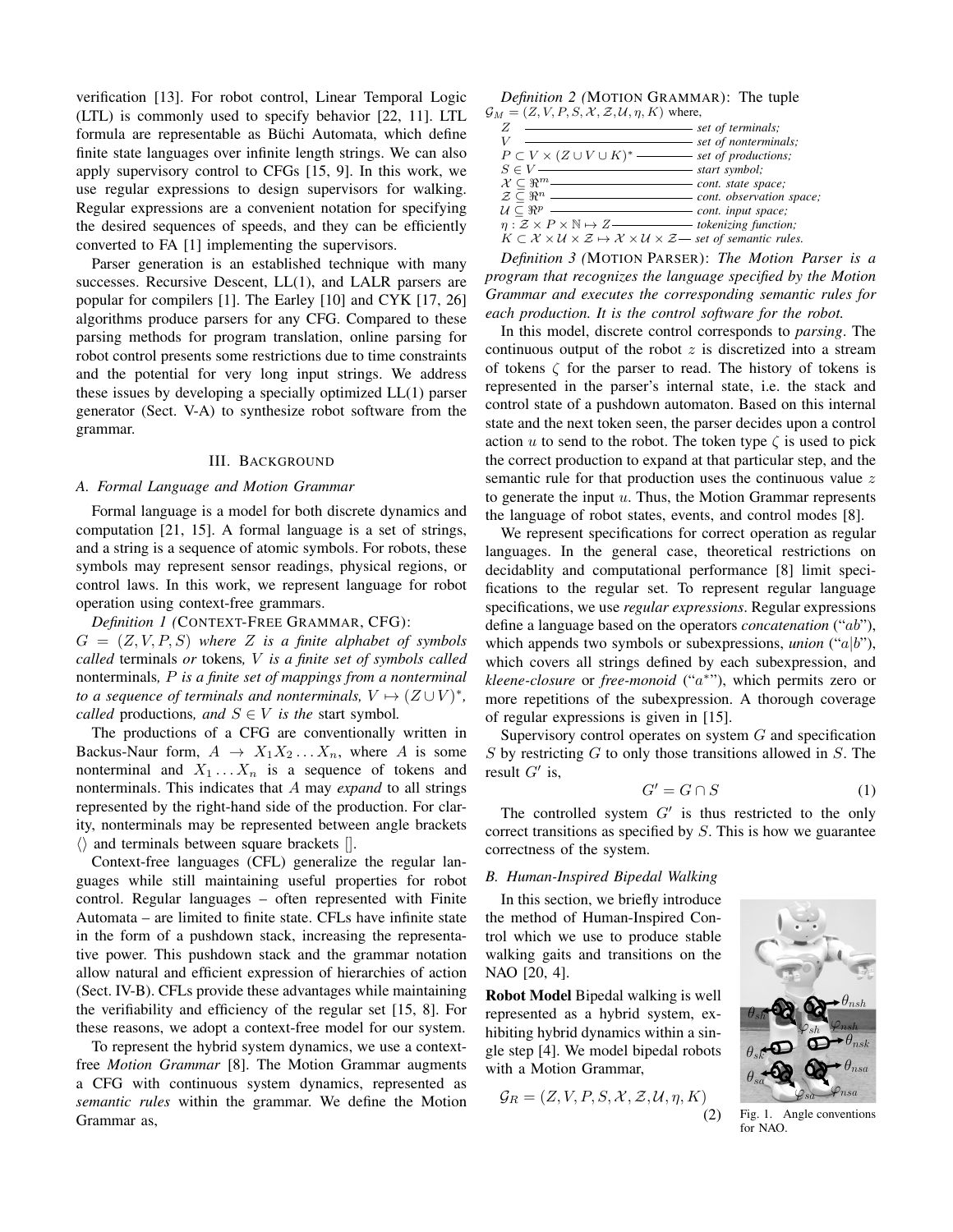where  $\mathcal{X} = \mathcal{Z}$  is the fully observable *domain* representing the physically allowable state or configuration space of the system  $X, Z \subset Q, U \subseteq \mathbb{R}^{10}$  is the set of *admissible controls*,  $\eta$ defines a set of a *guards* or *switching surfaces*  $S^R \subset Z$  which represent the edge of the domain, and  $K$  defines both a smooth map called the *reset map*  $\Delta^R$  for the guards and the *control* system  $(f^R, g^R)$  on  $\mathcal{X}$ , which is obtained by constructing the Lagrangian mechanical model through the Euler-Lagrange equation [\[24\]](#page-7-6). The configuration space, Q, of the 3D version of the conventional seven-link biped model [\[20\]](#page-7-2) is given by coordinates,

$$
q = (\varphi_{sa}, \theta_{sa}, \theta_{sk}, \theta_{sh}, \varphi_{sh}, \varphi_{nsh}, \theta_{nsh}, \theta_{nsk}, \theta_{nsa}, \varphi_{nsa})^T
$$

as illustrated in [Fig. 1.](#page-1-0)

Human-Inspired Control The approach of Human-Inspired Control achieves human-like locomotion on bipedal robots. This method identifies a set of outputs from human locomotion data, i.e., distance from hip to ankle. Then, control laws for the robot to track these outputs are produced through optimization.

Previous work shows that the outputs of human locomotion can be expressed as either a linear function of time or a specific form termed the *canonical walking function (CWF)* [\[3,](#page-7-7) [4,](#page-7-8) [20\]](#page-7-2),

$$
y_H(t, \alpha_i) = e^{-\alpha_{i,4}t} (\alpha_{i,1} \cos(\alpha_{i,2}t) + \alpha_{i,3} \sin(\alpha_{i,2}t)) + \alpha_{i,5}
$$
\n(3)

with parameters  $\alpha_i \in \mathbb{R}^5$ , generally represented as row vectors in a parameter matrix  $\alpha^*$ . The *CWF* thus encodes walking trajectories as a function of time. To achieve human-like walking, the Human-Inspired controller drives the outputs of the robot to the outputs of the human as given by the *CWF*.

Using this function for controller design results in nonautonomous control, i.e, the parameters vary over time. However, autonomous state feedback, i.e., the parameters are timeinvariant, is generally more robust to disturbances than nonautonomous control. One common procedure is to parameterize time with a state-dependent map [\[24\]](#page-7-6). As shown in [\[4\]](#page-7-8), the linearized position of the hip,  $\delta p_{\rm hip}^R(q)$ , monotonically increases over the course of a step. Thus, define the following parameterization,

<span id="page-2-2"></span>
$$
\tau(q) := (\delta p_{\text{hip}}^R(q) - \delta p_{\text{hip}}^R(q^+))/v_{\text{hip}}
$$
\n(4)

where  $v_{\rm hip}$  is the desired linearized hip velocity and  $\delta p_{\rm hip}^R(q^+)$ is the linearized position of the hip at the beginning of a step. This parameterization importantly allows for control over walking speed through the parameter  $v_{\text{hip}}$ . For an arbitrary  $v_{\text{hip}}$ , one can obtain autonomous controller output functions which depend on parameters  $\alpha^*$  from the *CWF* [\(3\)](#page-2-1). The specific construction of the human outputs and the Human-Inspired Controller can be found in [\[20\]](#page-7-2). Notably, for a control gain  $\varepsilon > 0$ , the controller drives the system to a specific surface which is termed a *zero dynamics surface*.

For the *continuous* dynamics of the hybrid system, the control law renders the *full zero dynamics surface* ( $\mathbf{FZ}_{\alpha}$ ) exponentially stable. Yet the surface will not be invariant through impact. Therefore, hybrid invariance is enforced only for the relative degree two outputs. The corresponding surface is referred to as the *partial zero dynamics surface* ( $\mathbf{PZ}_{\alpha}$ ) and is fundamental to Human-Inspired Control. In [\[3\]](#page-7-7), it was shown that stable walking can be achieved when the system operates on  $\mathbf{PZ}_{\alpha}$ .

The next step is to use optimization, imposing the constraints of hybrid zero dynamics, to find the parameters  $\alpha^*$ . Thus the *human-inspired partial hybrid zero dynamics (PHZD) optimization* problem of [\[20\]](#page-7-2) was employed to obtain the parameters  $\alpha^*$  which minimize the least squares fit of the sagittal plane outputs to the corresponding mean human data. By the nature of the optimization, these parameters will satisfy *PHZD* conditions, resulting in an exponentially stable limit cycle for robot walking at a specific speed  $v_{\text{hip}}$ . To achieve physically realistic robotic walking, additional physical constraints are enforced by the optimization (see [\[20\]](#page-7-2)). The optimization also produces a fixed point  $(\vartheta(\alpha), \vartheta(\alpha)) \in \mathcal{S}^R \cap \mathbf{FZ}_{\alpha}$  on the *PHZD* surface and the guard, that can be explicitly computed in terms of the parameters  $\alpha^*$  (which will later be used to compute transitions between two different *PHZD* surfaces.

<span id="page-2-1"></span>An important feature of Human-Inspired Control is that gaits with nearby speeds are similar, thus implying some degree of continuity. By perturbing and fixing  $v_{\text{hip}}^{*}$  and then solving an optimization problem by searching in the neighborhood of  $\alpha^*$ , subject to the same constraints, we can produce control parameters for different walking speeds [\[20\]](#page-7-2). Choosing a small perturbation on  $v_{\text{hip}}^*$  and using  $\alpha^*$  as the seed to the *speed regulation optimization* results in rapid convergence. Thus, we begin with a nominal speed  $v_{\text{hip}}^0 = v_{\text{hip}}^*$ , iteratively perturb by  $\pm \delta$ , and use the optimization result as the seed to find controller parameters for nearby speeds. For our experiments on the NAO [\(Sect. VI\)](#page-6-0), we obtain a set of *stable* control parameters for 29 different walking speeds from 10cm/s to 38cm/s with a perturbation value of 1cm/s.

## IV. MODELING

# <span id="page-2-0"></span>*A. Computing Speed Transitions*

To regulate speed of the robot, we identify new control parameters to stably transition between fixed initial and final speeds. This process involves identifying and connecting stable surfaces in the state space of the system. The surfaces for the initial and final speeds are connected by a surface for the speed transition.

We connect these initial and final PHZD surfaces by producing a new zero dynamics surface between them. Each control parameter  $\alpha^l$ , obtained from the *speed regulation optimization*, defines a unique PHZD surface  $PZ_{\alpha^l}$  for walking speed  $v_{\rm hip}^l$ . To switch between two walking speeds, i.e., to switch between the two different *PHZD* surfaces for these speeds, we identify a new control parameter  $\alpha^e$  defining the *intermediate partial zero dynamics surface*,  $P\mathbf{Z}_{\alpha}^{e}$ , which smoothly connects these two *PHZD surfaces* and ensures that partial hybrid zero dynamics is maintained.

To determine the control parameters,  $\alpha^e$ , we use the fixed points  $((\vartheta(\alpha^l), \dot{\vartheta}(\alpha^l)))$ , corresponding to each walking speed. Let  $\alpha^{l-1}$  and  $\alpha^l$  be the parameters of the CWF associated with walking at two different successive speeds. Associated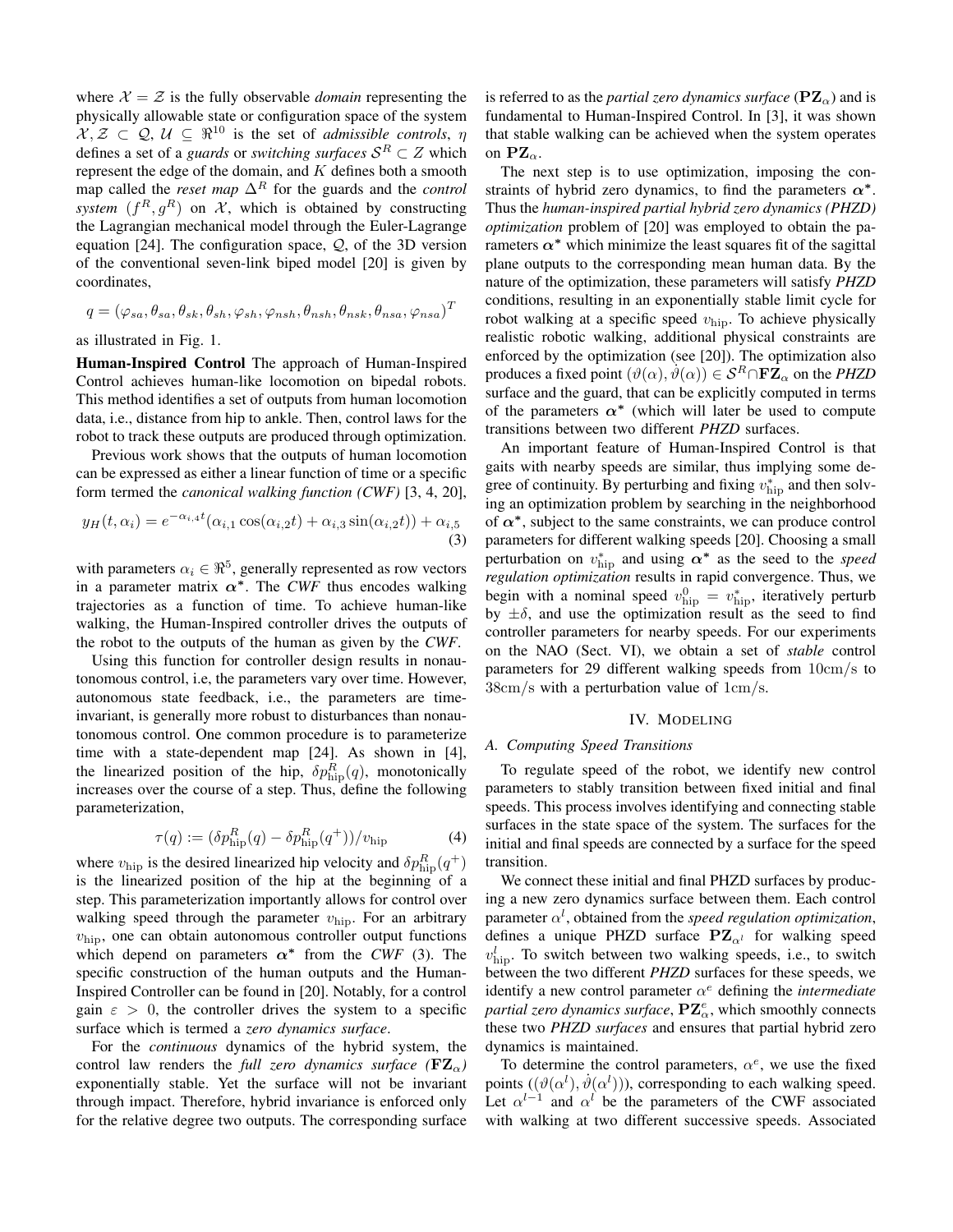with these parameters are the linearized position of the hip,  $\xi_1$ , at the beginning and end of a step:  $\xi_1^{0,l} = \delta p_{\text{hip}}(\Delta_q \vartheta(\alpha^l))$ and  $\xi_1^{f,l} = \delta p_{\text{hip}}(\vartheta(\alpha^l))$ . Moreover, since  $\xi_1$  is used to parameterize time (see [\(4\)](#page-2-2)), we can write the desired output  $y_H(\tau, \alpha) = y_H(\xi_1, \alpha)$ , which is now viewed as a function of  $\xi_1$ . Since the desired outputs of  $\alpha^e$  at the beginning of a step associate to  $\alpha^{l-1}$  and the end of a step associate with  $\alpha^l$ , the goal is to find an  $\alpha^e$ , which satisfies the following equations,

<span id="page-3-2"></span>
$$
y_H(\xi_1^{0,l}, \alpha_i^{l-1}) = y_H(\xi_1^{0,l}, \alpha_i^e)
$$
(5)  

$$
y_H(\xi_1^{f,l}, \alpha_i^l) = y_H(\xi_1^{f,l}, \alpha_i^e)
$$
(6)

$$
\frac{d}{d\xi_1} y_H(\xi_1, \alpha_i^{l-1})\Big|_{\xi_1 = \xi_1^{0, l-1}} = \frac{d}{d\xi_1} y_H(\xi_1, \alpha_i^e)\Big|_{\xi_1 = \xi_1^{0, l-1}} (7)
$$

$$
\left. \frac{d}{d\xi_1} y_H(\xi_1, \alpha_i^l) \right|_{\xi_1 = \xi_1^{f,l}} = \left. \frac{d}{d\xi_1} y_H(\xi_1, \alpha_i^e) \right|_{\xi_1 = \xi_1^{f,l}} (8)
$$

for  $i$  as each output. However, solving these nonlinear complex equations will be time-consuming and solutions may not exist. Thus we use the *extended canonical walking function (ECWF)* [\[19\]](#page-7-1) to describe more complex walking motions, such as going up and down stairs. We can use this same form for Motion Transitions [\[25,](#page-7-0) [20\]](#page-7-2). Specifically, the *ECWF* is given by the time solution to a linear mass-spring-damper system subject to sinusoidal excitation,

$$
y_H^e(t, \alpha_i^e) = e^{-\alpha_{i,4}^e t} \left( \alpha_{i,1}^e \cos(\alpha_{i,2}^e t) + \alpha_{i,3}^e \sin(\alpha_{i,2}^e t) \right) + \alpha_{i,5}^e \cos(\alpha_{i,6}^e t) + \kappa(\alpha) \sin(\alpha_{i,6}^e t) + \alpha_{i,7}^e, (9)
$$

where  $\kappa(\alpha_i^e) = (2\alpha_{i,4}^e \alpha_{i,5}^e \alpha_{i,6}^e)/((\alpha_{i,4}^e)^2 + (\alpha_{i,2}^e)^2 - (\alpha_{i,6}^e)^2)$ for each output  $i$  defined in [\[20\]](#page-7-2). Note that due to the linearity of the parameters  $\alpha_{i,1}^e$ ,  $\alpha_{i,3}^e$ ,  $\alpha_{i,5}^e$  and  $\alpha_{i,7}^e$  in [\(9\)](#page-3-0), we can write:

$$
y_H^e(t, \alpha_i^e) = Y_H^e(t, \alpha_{i,2}^e, \alpha_{i,4}^e, \alpha_{i,6}^e) \begin{bmatrix} \alpha_{i,1}^e \\ \alpha_{i,3}^e \\ \alpha_{i,5}^e \\ \alpha_{i,7}^e \end{bmatrix}
$$
 (10)

where  $Y_H^e(t, \alpha_i^e) \in \Re^{1 \times 4}$  only depends on the parameters  $\alpha_{i,2}^e$ ,  $\alpha_{i,4}^e, \alpha_{i,6}^e.$ 

Consider the *PHZD* surface for the *ECWF*, denoted by  $\mathbf{PZ}_{\alpha^e}$ . The advantage to the *ECWF* is that, given any two *PHZD* surfaces these surfaces can be connected via the  $PZ_{\alpha}e$ to ensure that partial hybrid zero dynamics is maintained, and the corresponding parameters  $\alpha^e$  can be computed in closed form; this is not possible with the *CWF* as there are not enough parameters present.

To achieve the goal of determining the parameters  $\alpha_i^e$ , we utilize [\(10\)](#page-3-1) to form the following matrix,

$$
\mathbb{Y} = \left[ \begin{array}{c} Y_H^e(\xi_1^{0,l-1},\alpha_{i,2}^e,\alpha_{i,4}^e,\alpha_{i,6}^e) \\ \left. \frac{d}{d\xi_1} Y_H^e(\xi_1,\alpha_{i,2}^e,\alpha_{i,4}^e,\alpha_{i,6}^e) \right|_{\xi_1 = \xi_1^{0,l-1}} \\ Y_H^e(\xi_1^{f,l},\alpha_{i,2}^e,\alpha_{i,4}^e,\alpha_{i,6}^e) \\ \left. \frac{d}{d\xi_1} Y_H^e(\xi_1,\alpha_{i,2}^e,\alpha_{i,4}^e,\alpha_{i,6}^e) \right|_{\xi_1 = \xi_1^{f,l}} \end{array} \right]
$$

Picking  $\alpha_{i,2}^e = \alpha_{i,2}^l$ ,  $\alpha_{i,4}^e = \alpha_{i,4}^l$ ,  $\alpha_{i,6}^e > 0$  and  $v_{\text{hip}}^e = v_{\text{hip}}^l$ , yields  $V$  is nonsingular. Therefore, the final four parameters

<span id="page-3-5"></span>

of  $\alpha_i^e$  can be determined from [\(5\)](#page-3-2) – [\(8\)](#page-3-2),

<span id="page-3-6"></span><span id="page-3-4"></span><span id="page-3-3"></span>
$$
\begin{bmatrix}\n\alpha_{i,1}^{e} \\
\alpha_{i,3}^{e} \\
\alpha_{i,5}^{e} \\
\alpha_{i,7}^{e}\n\end{bmatrix} = \mathbb{Y}^{-1} \begin{bmatrix}\ny_H(\xi_1^{0,l}, \alpha_i^{l-1}) \\
\frac{d}{d\xi_1} y_H(\xi_1, \alpha_i^{l-1})\Big|_{\xi_1 = \xi_1^{0,l-1}} \\
y_H(\xi_1^{f,l}, \alpha_i^{l}) \\
\frac{d}{d\xi_1} y_H(\xi_1, \alpha_i^{l})\Big|_{\xi_1 = \xi_1^{f,l}}\n\end{bmatrix} (11)
$$

<span id="page-3-0"></span>The end result of solving for  $\alpha^e$  in this manner is that any solution starting in PZ $_{\alpha^{l-1}}$  which transitions through PZ $_{\alpha^{e}}$ for one step will begin the subsequent step on  $\mathbf{PZ}_{\alpha^l}$ . In other words, we will connect the *PHZD* surfaces  $PZ_{\alpha^{l-1}}$  and  $PZ_{\alpha^{l}}$ through  $PZ_{\alpha^e}$ , and thus the control laws are valid and stable even as the robot transitions between different speeds.

<span id="page-3-1"></span>We test the derived control laws in simulation. The desired and actual value of first five outputs, denoted as  $y_{H,i}$  and Oi respectively, and the limit cycles of both pitch and roll angles are shown in the [Fig. 2.](#page-4-3) The simulation was started from the speed of 14 cm/s, then sped up to 17 cm/s at the 2nd step, and transitioned back to 14 cm/s at the 4th step. As shown in [Fig. 2,](#page-4-3) the actual outputs, except the first output, which is hip velocity, converge to desired outputs on each step including the two transition steps, which shows that the hybrid invariance was maintained through the transition between two *PHZD* surfaces.

Permissible Speed Transition Graph Given this set of smooth transitions between different walking speeds, we now model this system of fixed speeds and transitions as a directed graph. Mathematically, we can connect any two partial zero dynamics surface through the *ECWF* [\[19\]](#page-7-1) to enforce hybrid invariance and guarantee dynamic stability. However, not all the control parameters,  $\alpha^e$ , solved from [Eq. 11](#page-3-3) are physically permissible, i.e., non-colliding, walking gaits.

To construct the permissible speed transition graph, physical constraints are checked over the course of the transition step. [Fig. 3](#page-3-4) shows the permissible speed transition graph for the multiple walking speeds. [Fig. 3\(a\)](#page-3-5) shows the full graph of walking speeds from 10 to 38 cm/s, where the blue circles indicate the transition from source speed to target speed is physically allowed. [Fig. 3\(b\)](#page-3-6) figure shows a partial graph for speeds between 10 and 17 cm/s in the conventional directed graph form.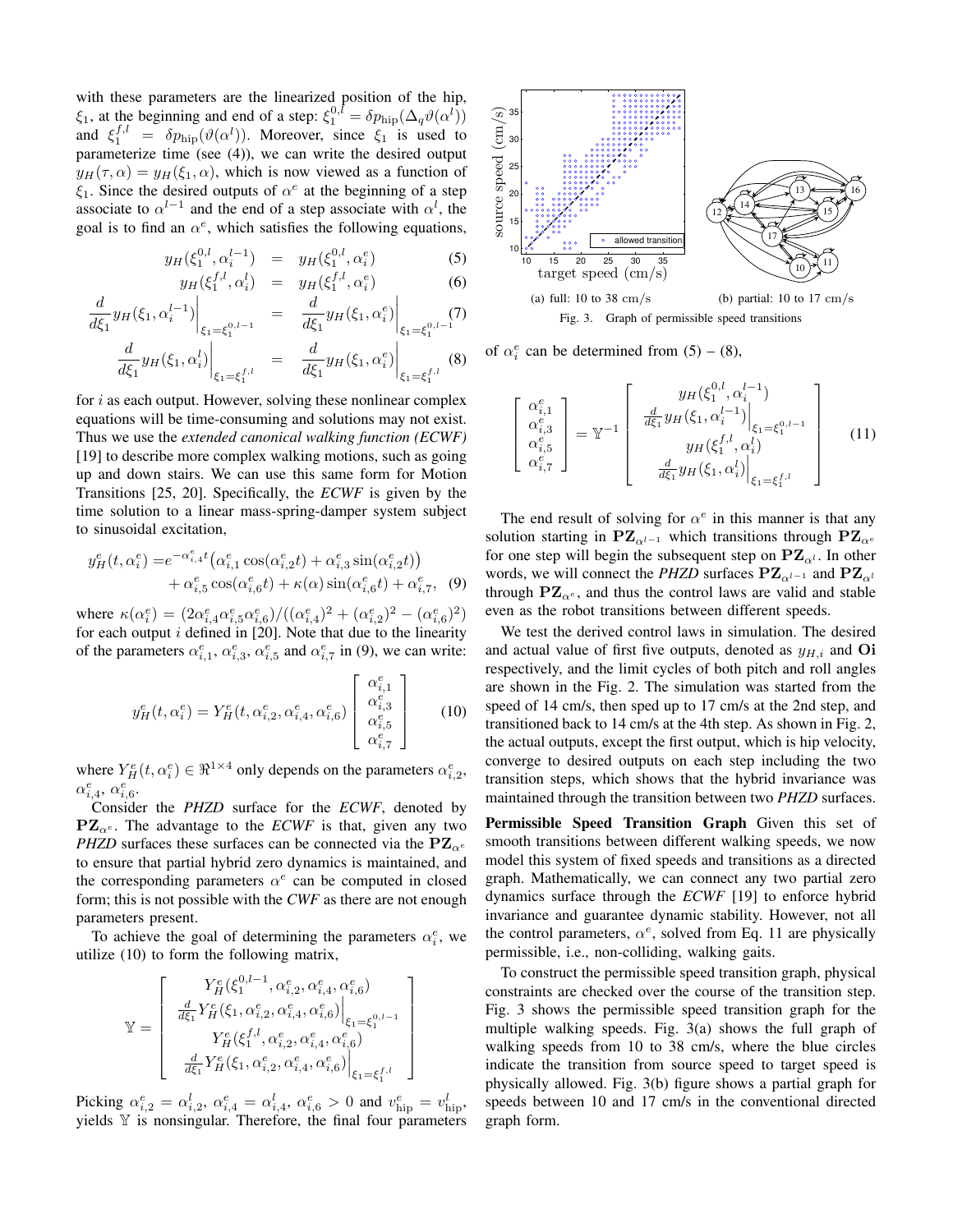

<span id="page-4-3"></span>Fig. 2. Simulation results for speed regulation: controller outputs (left), phase portraits for pitch (middle) and roll (right)



<span id="page-4-4"></span>Fig. 4. Minimum state Finite Automaton of speed transitions. Edge labels are speed in cm/s.

## <span id="page-4-0"></span>*B. Grammar for Walking*

Given this the graph of permissible speed transitions in [Fig. 3,](#page-3-4) we proceed to construct the Motion Grammar for the system, from which we will synthesize the control software. First, we convert the speed graph [\(Fig. 3\)](#page-3-4) to a Finite Automaton [\(Fig. 4\)](#page-4-4). Then we add symbols for transitions steps between different speeds. Finally, we incorporate a grammar for discrete-time control of the individual steps. The result is a grammar describing all sequences of walking speeds.

We first convert the graph of permissible speed transitions into a Finite Automaton (FA) for the language of permissible speed transitions. This means moving the important symbols, i.e., speeds for this walking domain, from the nodes in the graph to the edges in the FA. [Fig. 4](#page-4-4) shows the FA for transitions between 10 and 17 cm/s. The corresponding FA for the full system with transitions between 10 and 38 cm/s has 26 states, 41 terminals, and 230 edges.

Rewriting the graph as an FA has a few benefits. First, we can apply many existing algorithms for FA such as Hopcroft's Algorithm for state minimization [\[14\]](#page-7-25). Crucially, abstracting the graph to an FA provides the automaton state as a computational *memory*, enabling more detailed decision making than simply stating which speeds may follow which other speeds. This will be necessary as we introduce the additional language symbols used for online parsing and supervisory control.

Now, we add to [Fig. 4](#page-4-4) the transition steps to go between different fixed walking speeds. [Fig. 5](#page-4-5) shows a fragment of the



<span id="page-4-5"></span>Fig. 5. Finite Automaton fragment showing transition step between 10 and 11 cm/s

resulting FA. The full transition-step FA for 10-38 cm/s has 58 states, 279 terminals, and 308 edges.

| $\langle 0 \rangle$ | $\rightarrow$ [HALT]                                                       |
|---------------------|----------------------------------------------------------------------------|
|                     | $\{setparam 10\}$ $\langle step \rangle$ $\langle 0 \rangle$               |
|                     | $\{setparam 10 11\} \langle step \rangle \langle 1 \rangle$                |
| $\langle 1 \rangle$ | $\rightarrow$ {setparam 11} $\langle$ step $\rangle$ $\langle$ 2 $\rangle$ |
| $\langle 2 \rangle$ | $\rightarrow$ {setparam 11} $\langle$ step $\rangle$ $\langle$ 2 $\rangle$ |
|                     | [HALT]                                                                     |

<span id="page-4-1"></span>Fig. 6. Parameter and Step Grammar

|  | $\langle \text{step} \rangle \rightarrow \{ \text{time} \leftarrow 0 \} \langle S_1 \rangle$             |  |
|--|----------------------------------------------------------------------------------------------------------|--|
|  | $\langle S_1 \rangle \rightarrow \{\text{count} \leftarrow 0\} \{\kappa\} \langle S_1' \rangle$          |  |
|  | $\langle S_1' \rangle \rightarrow$ [weight $\langle \varepsilon_w   \langle S_1 \rangle$                 |  |
|  | $\left[\texttt{weight} \geq \varepsilon_{\mathrm{w}}\right] \left\langle \mathrm{S}''_{1} \right\rangle$ |  |
|  | $\langle S''_1 \rangle \rightarrow [\tau \langle \varepsilon_{\tau}   \langle S_1 \rangle]$              |  |
|  | $\left  \quad [\tau > \varepsilon_{\tau}] \langle S_2 \rangle \right $                                   |  |
|  | $\langle S_2 \rangle \rightarrow \{count \leftarrow count + 1\} \{ \kappa \} \langle S_2' \rangle$       |  |
|  | $\langle S'_2 \rangle \rightarrow$ [weight $\langle \varepsilon_w   S_1 \rangle$                         |  |
|  | [weight $>\varepsilon_{\rm w}$ ] $\langle S_2'' \rangle$                                                 |  |
|  | $\langle S_2'' \rangle \rightarrow$ [count $\langle \varepsilon_c   \langle S_2 \rangle$ ]               |  |
|  | $\lceil \texttt{count} \geq \varepsilon_{\text{c}} \rceil \{\texttt{reset}~\texttt{stance}\}$            |  |
|  |                                                                                                          |  |

<span id="page-4-2"></span>Fig. 7. Step Grammar. Thresholds on weight  $[weight \geq \varepsilon_w]$  detect foot placement, and thresholds on cycle count [count  $\geq \varepsilon_c$ ] and time in the current step  $[\tau \geq \varepsilon_{\tau}]$  avoid erroneous transitions due to bounce during placement.

Next, we replace each of the unique  $|(\text{step } x)|$  and [(step  $y \thinspace z$ )] symbols with a semantic rule to apply the appropriate parameter matrix to walk at fixed speed  $x$  or transition from speed  $y$  to  $z$  followed by a symbol for the actual step. We also add transitions to terminate upon a special [HALT] symbol. This is shown as a grammar in [Fig. 6](#page-4-1) for speeds of 10 and 11 cm/s. The full grammar for 10-38 cm/s has 340 productions.

Finally, we take each  $\langle$ step $\rangle$  symbol and decompose it with a discrete-time hybrid controller to take a single step. This step controller is shown as the grammar in [Fig. 7.](#page-4-2) The  $\{\kappa\}$ production in this grammar computes the inputs for the robot based on the current parameter matrix for the current control cycle. See [\[20\]](#page-7-2) for the detailed algorithm.

The result of these algorithmic transformations is a grammar with 291 terminals, 68 nonterminals, and 354 productions, which represents all step sequences through speeds of 10-38 cm/s that the robot may take.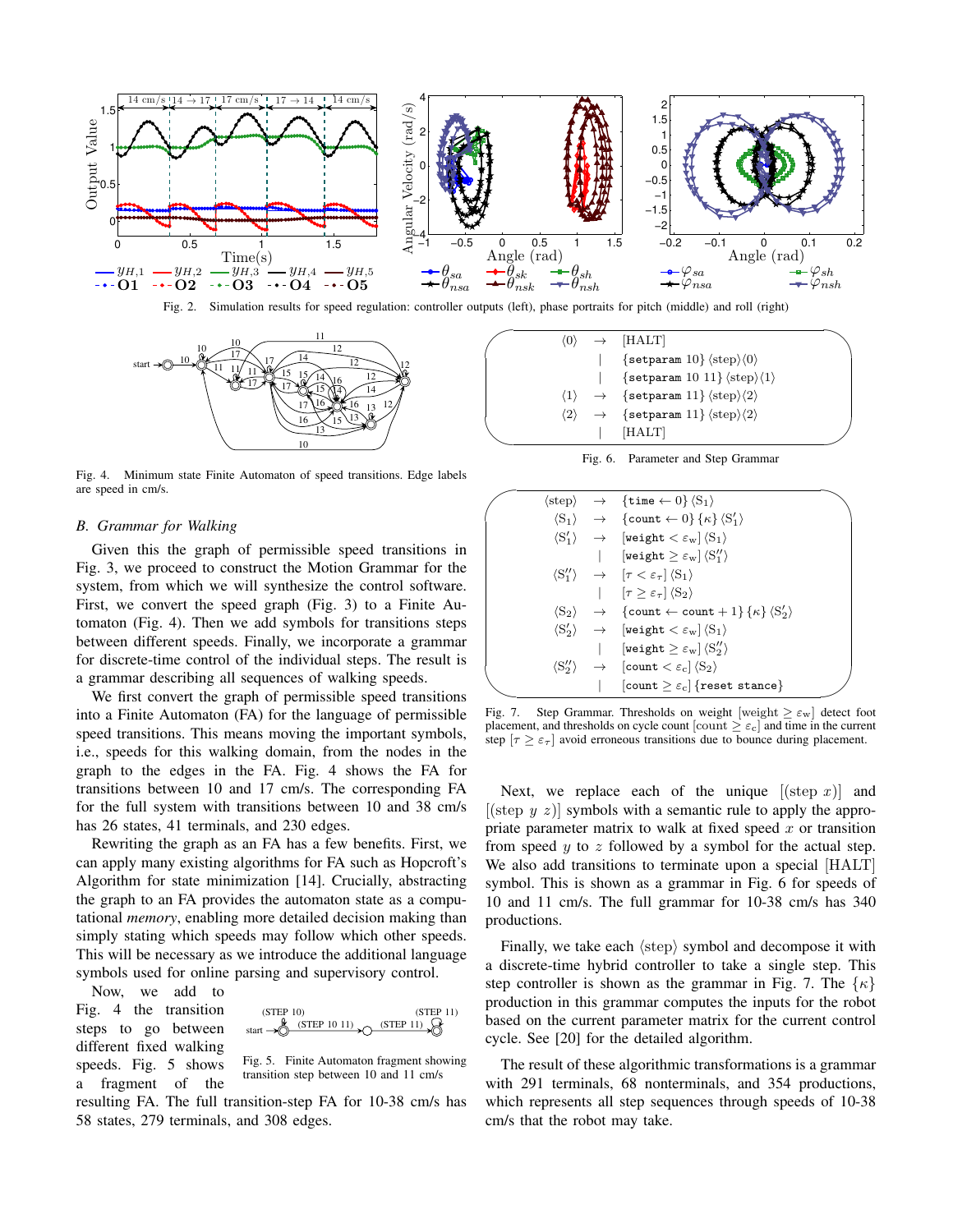#### V. CONTROL

# <span id="page-5-0"></span>*A. Code Generation*

Based on this grammatical model for walking, we synthesize control software as a *Motion Parser* [\(Def. 3\)](#page-1-1) for this Motion Grammar. For efficiency and portability, we generate standard C code. However, online parsing for real-time control presents a few challenges compared to translating parsers such as compilers:

- Compilers can look forward and backward in the input, while a Motion Parser must provide immediate input to the system without seeing the future.
- For programming languages, parse trees representing the structure of the input have limited depth, while parse trees for a Motion Grammar may be arbitrarily large since the system may need to run for an arbitrarily long time.

To handle these constraints, we place some restrictions on the grammar and perform some optimizations when generating the parser.

While a compiler is typically given its input as a file, a Motion Parser must act token-by-token while continually driving the system. This temporal constraint restricts the ability of the Motion Parser to *lookahead* to future tokens or *backtrack* to a previous point in the parse. First, at each timestep the parser must immediately provide some input to the robot without lookahead to future timesteps, which have not yet occurred. Second, the parser cannot backtrack to previous timesteps, since these have already occurred. We can conservatively satisfy these two parsing requirements with the LL(1) class of grammars [\[1,](#page-7-21) p.222]. LL(1) grammars require only one symbol of lookahead, need no backtracking, and operate on a single left-to-right scan of the input string. They can be parsed with constant  $(O(1))$  time at each step. LL(1) grammars are rich enough for most programming language constructs [\[1,](#page-7-21) p.223] and amply powerful for the walking grammars in this work. Thus, we employ an LL(1) parser generation approach.

The deeply recursive nature of grammatical productions is another issue in online parsing. Notice in these grammars [\(Fig. 7\)](#page-4-2) that concatenation and looping are implemented recursively, as nonterminals at the end of some parent production. Representing such a parse tree, either explicitly or implicitly via recursive function calls, during a long running operation would consume excessive memory; therefore, we must avoid building such a large structure in memory.

We can avoid this arbitrarily large memory use with *tail call optimization*, as used in functional programming languages like Scheme and ML. Tail call optimization reduces memory use when one function immediately returns the result of another. The optimization reuses the stack frame of the parent function for the tail function, typically replacing a call machine instruction with a jump. Similarly in our parser generator, whenever some parent production has a nonterminal in the final position of its body, we jump, e.g, goto in C, to the code for that nonterminal rather than recursively expanding it. This important optimization limits memory usage for the deeply recursive Motion Parser.

| int super_mgparse                                                     |    |
|-----------------------------------------------------------------------|----|
| $(mg_{\text{const}}t + \text{context},$                               | 2  |
| $mg$ _supervisor_table_t *table, int i)                               | 3  |
| $\{$ // $\ldots$                                                      | 4  |
| case $424$ :                                                          | 5  |
| $nonterm_{p_0,p_1,p_2} = \text{not}_{p_0,p_2} = \text{not}_{p_1,p_2}$ | 6  |
| // (STEP TIME-ZERO STEP-1)                                            |    |
| <b>if</b> $((mg_supervisor_allow(table, 5))$ & &                      | 8  |
| $(0 == (time\_zero(context))))$ )                                     | 9  |
|                                                                       | 10 |
| $(table \rightarrow state)$ =                                         | 11 |
| $(mg_supervisor_next_state(table, 5));$                               | 12 |
| case $425$ :                                                          | 13 |
| $\text{prod\_lp\_lp_0_s p_dot_s p}$                                   | 14 |
| $_g1_r p$ _sp_time_zero_rp_:                                          | 15 |
| goto nonterm__lp_1_sp__dot__sp_g1_rp_;                                | 16 |
|                                                                       | 17 |
| return $-1$ ;                                                         | 18 |
| 11                                                                    | 19 |
|                                                                       | 20 |

#### <span id="page-5-2"></span>Fig. 8. Example of parsing code

We now implement  $LL(1)$  parser generation to construct our Motion Parser. To generate standard C, we need to optimize tail calls to goto. Since C goto can only target a label in the same function, we must implement our parser as a single function. As a design choice, we use the C call stack for the context-free parsing stack, which is simpler to implement than maintaining an explicit stack data structure. Consequently, the parsing function is self-recursive. The nonterminals and productions in the parsing function are arranged in a jump table, represented as a C switch-case with one case for each nonterminal and each production. The block for each nonterminal first identifies which production for that nonterminal to expand, based on the set of initial terminals possible for that nonterminal. We then expand each symbol in that production. For nonterminals not in the tail position, we recursively call the parsing function and switch to the appropriate case in the jump table for that nonterminal. For tail nonterminals, we directly jump to the case for that nonterminal. With this design, we can parse arbitrarily long strings for tail-recursive LL(1) grammars.

[Fig. 8](#page-5-2) shows a fragment of the generated parser, corresponding to the first production of [Fig. 7.](#page-4-2) This parser first calls time\_zero, line 9. Notice the goto in line 16, implementing the tail recursive expansion. The full generated code for the 354 production grammar amounts to 3488 lines of C code. When compiled with gcc  $4.4.5 - 0.2$ , this produces 8914 instructions in AMD64 assembly.

#### <span id="page-5-1"></span>*B. Supervision*

We perform speed control on the robot using supervisory control. We algorithmically derive specifications for a supervisor to take the NAO between any two speeds with a minimum number of steps. Then, we provide this supervisor to our parser. By following the generated supervisor, the parser performs speed control.

To generate the supervisor, we first start with the speed FA  $G_s$  as in [Fig. 4](#page-4-4) and transform it to an FA with monotonically ascending or descending speeds, [Fig. 9.](#page-6-1) This ensures that the robot will continually increase or decrease in speed. We produce these monotonic FA by repeatedly intersecting the speed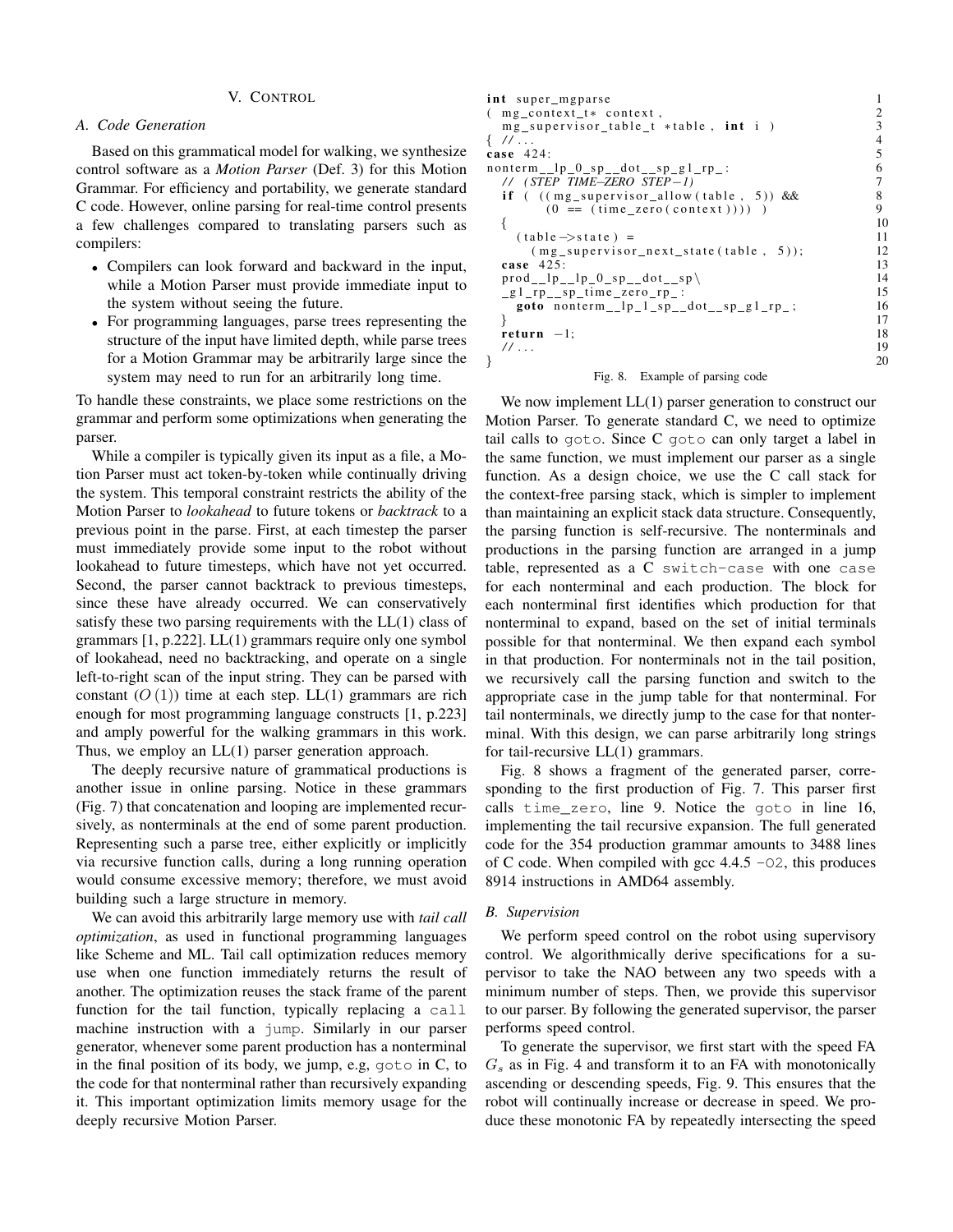

<span id="page-6-2"></span><span id="page-6-1"></span>Fig. 10. Ascending FA with transition steps

FA  $G_s$  [\(Fig. 4\)](#page-4-4) with a language  $S_m$  to enforce ordering for each terminal symbol. For terminal  $y$ , this ordering language  $S_m$  is given by the regular expression,

$$
S_m = \{x : x < y\}^* y \{x : x > y\}^* \tag{12}
$$

This specification ensures that all symbols before  $y$  in the string are less than  $y$  and all symbols after  $y$  in the string are greater than y, enforcing an ascending constraint. The reverse would enforce a descending constraint. By applying an  $S_m$ for each speed, we produce the monotonic FA in [Fig. 9.](#page-6-1)

Next, we insert the transition steps into these monotonic FA as in [Fig. 5.](#page-4-5) The result for the ascending case is shown in [Fig. 10.](#page-6-2)

Now, we find the desired sequence of steps by generating the shortest string  $\sigma$  in the monotonic transition step FA, [Fig. 10.](#page-6-2) This sequence is obtained using a breadth-first search of the FA states until the accept-state is found. For [Fig. 10,](#page-6-2) this gives the following two steps

$$
\sigma = \text{[step 10 17]} \text{[step 17]} \tag{13}
$$

<span id="page-6-3"></span>From the string  $\sigma$  in [\(13\)](#page-6-3), we generate a regular expression S for the supervisor. Initially, let S be  $\langle \text{step} \rangle^*$ , which here denotes the union of all terminal symbols in [Fig. 7.](#page-4-2) For each [step a b] in  $\sigma$ , we concatenate to S the expression [setparam a b]  $\langle \text{step} \rangle^*$ . For the last symbol in  $\sigma$ , indicating the target speed, concatenate  $($ [setparam a]  $\langle$ step $\rangle$  $)^*$  [HALT]. The result for [\(13\)](#page-6-3) is the following regular expression, shown as an FA in [Fig. 11.](#page-6-4)

$$
S = \langle \text{step} \rangle^* \left[ \text{setparam 10 17} \langle \text{step} \rangle^* \left[ \text{setparam 17} \right] \right. \tag{14}
$$
\n
$$
(\text{setparam 17} \langle \text{step} \rangle^*)^* \left[ \text{HALT} \right] \quad (14)
$$

Given the supervisor in [Fig. 11,](#page-6-4) we implement online supervisory control with a minor extension to our LL(1) parser generator. Effectively, we execute the LL(1) parser for the initial grammar  $G$  and the supervisory Finite Automaton  $S$ in parallel, transitioning only when both allow it [\[15,](#page-7-9) p.135]. Before the parser checks any terminal symbol or executes any semantic rule, it first ensures that the action is allowed from

<span id="page-6-4"></span>

Fig. 11. Supervisor for transitioning from 10 to 17 cm/s. Here,  $\langle \text{step} \rangle$ corresponds to the union of all terminals in [Fig. 7](#page-4-2)

<span id="page-6-7"></span><span id="page-6-6"></span>

<span id="page-6-5"></span>Fig. 12. Hip position and velocity for preset and online supervisors

the current state of supervisor S. After reading the terminal or executing the semantic rule, the parser updates the state of  $S$  for the transition on that symbol. The result implements the supervised system,  $\mathcal{G} \cap S$ .

## VI. EXPERIMENTAL RESULTS

<span id="page-6-0"></span>Our experimental platform is the Aldebaran NAO, [Fig. 1.](#page-1-0) The NAO is a 0.5m, 5kg bipedal robot with 25 degrees-offreedom (DOF). We focus on controlling the NAO's legs, each of which has five DOF and Force Sensitive Resistors (FSR) on the bottom of the feet to detect the reactive force with the ground. We use this platform to validate our approach for speed-controlled walking.

We conduct two different experiments to test the effectiveness of the proposed supervisory control approach for speed control: one with a predetermined supervisor, in which the target speeds were set prior to the experiment, and one with the supervisor generated online, which allows the target speeds to be chosen and set during walking.

In the first experiment, the robot starts from an initial speed of  $14 \text{cm/s}$ , speeds up to  $38 \text{cm/s}$ , slows to  $32 \text{cm/s}$ ,  $28 \text{cm/s}$ , 25cm/s and 20cm/s sequentially, then finally returns to the initial speed of 14cm/s. The whole experiment takes 30 steps to achieve these three changes in walking speeds, including several steps of steady state walking at 14cm/s at the end. The result are plotted in [Fig. 12.](#page-6-5) [Fig. 12\(a\)](#page-6-6) figure shows the actual linearized hip position  $\delta p_{\text{hip}}(q)$ , which is monotonically increasing over each step (see [Fig. III-B\)](#page-1-0) and closely tracks the desired references throughout all steps. This plot shows relative hip position, reset after each step, to reduce total plot size. [Fig. 12\(b\)](#page-6-7) shows the changes in both desired hip velocity  $v_{\rm hip}^d$  and actual mean hip velocity  $v_{\rm hip}^a$ . These velocities are computed as the slope of a linear fit of hip position  $\delta p_{\text{hip}}(q)$ over one step. We note that the robot achieved stable walking in many trials with multiple walking speeds and transition between them in a few steps without falling. Compared to the result of [\[20\]](#page-7-2), the robot achieves greater speed in fewer steps using a supervised Motion Parser.

The second experiment examines online supervisory control. The NAO walks 50 steps for each trial of this experiment,